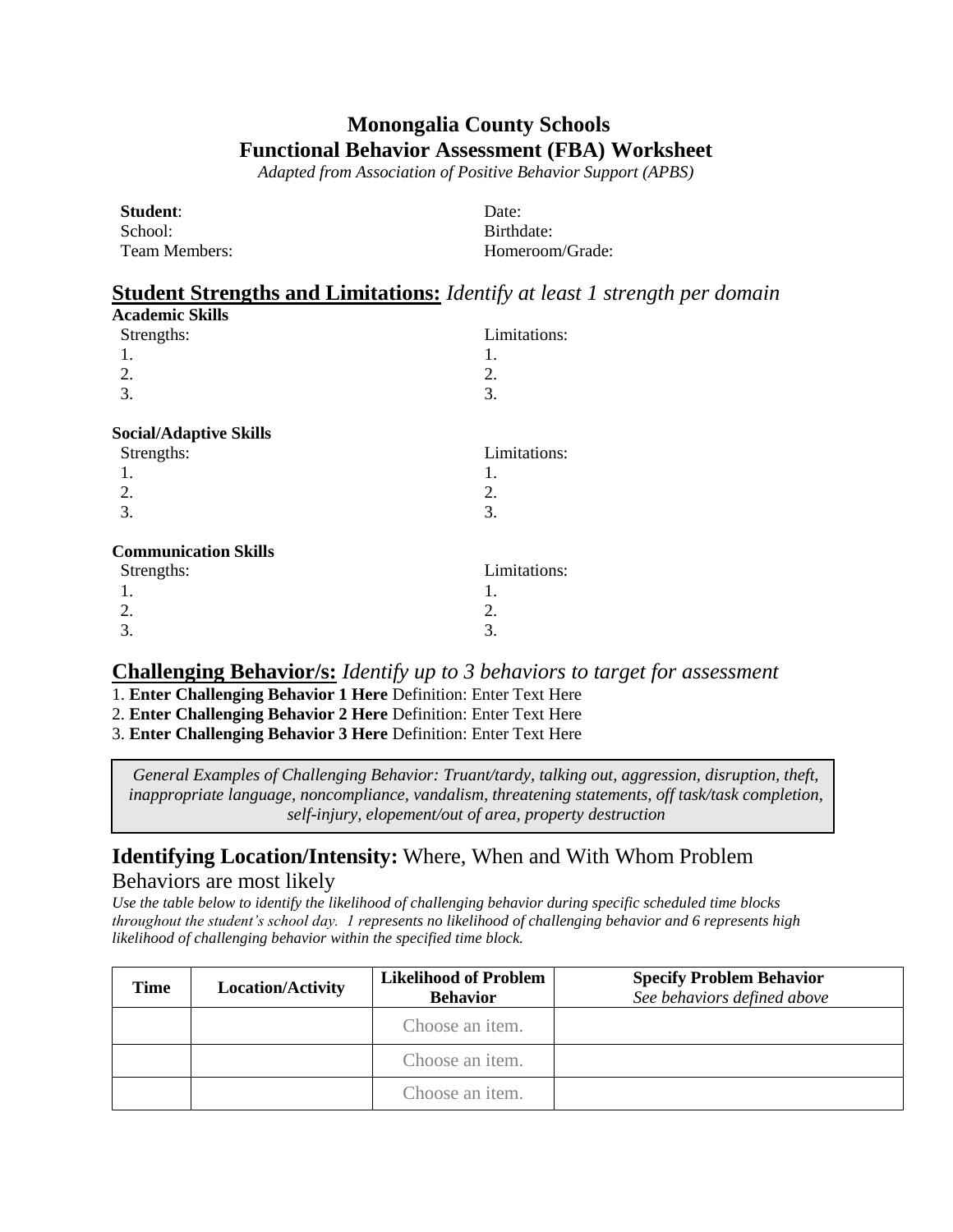|  | Choose an item. |  |
|--|-----------------|--|
|  | Choose an item. |  |
|  | Choose an item. |  |
|  | Choose an item. |  |
|  | Choose an item. |  |
|  | Choose an item. |  |
|  | Choose an item. |  |

### **Previous Positive Behavior Interventions attempted** *(attach supporting*

*documentation and explain below)* ☐Home/school communication log: Click here to enter text. ☐Increased positive verbal praise/PBS tokens: Click here to enter text. □Individual daily conversations/Teaching appropriate behavior: Click here to enter text. ☐Planned breaks/Time out: Click here to enter text.  $\Box$ Behavior contracts (per timeframe, daily, weekly): Click here to enter text. ☐Token economy system: Click here to enter text. ☐Counseling: Click here to enter text. ☐Check-in/Check-out: Click here to enter text. ☐Other: Click here to enter text.

**Other background information relevant to current behavioral status:** *Parent information, Medical/Psychological Problems, Absences, Sleep Patterns, Eating Routines, Recent Family/Personal Stressors* Click here to enter text.

**Initial Line of Inquiry:** *Please see attached*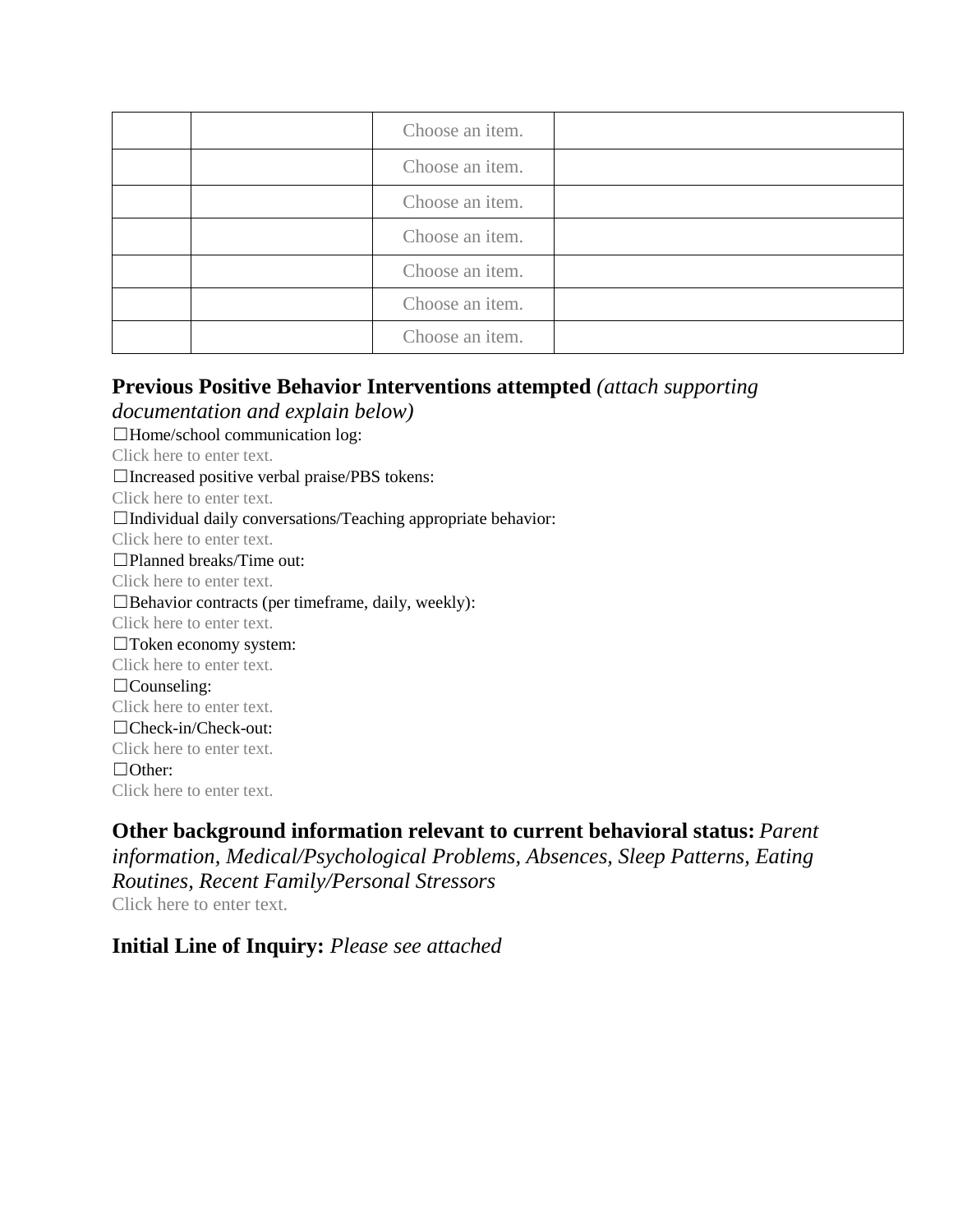## **Summary of Student Interview and Reinforcement Survey:**

Click here to enter text.

#### **Summarizing the Observations:**

- 1. Click here to enter text. was observed for Click here to enter text. minutes in Click here to enter text. by Click here to enter text.. Click here to enter text. instances of challenging behavior were observed.
- 2. Click here to enter text. was observed for Click here to enter text. minutes in Click here to enter text. by Click here to enter text.. Click here to enter text. instances of challenging behavior were observed.
- 3. Click here to enter text. was observed for Click here to enter text. minutes in Click here to enter text. by Click here to enter text.. Click here to enter text. instances of challenging behavior were observed.
- 4. Click here to enter text. was observed for Click here to enter text. minutes in Click here to enter text. by Click here to enter text.. Click here to enter text. instances of challenging behavior were observed.
- 5. Click here to enter text. was observed for Click here to enter text. minutes in Click here to enter text. by Click here to enter text.. Click here to enter text. instances of challenging behavior were observed.
- 6. Click here to enter text. was observed for Click here to enter text. minutes in Click here to enter text. by Click here to enter text.. Click here to enter text. instances of challenging behavior were observed.

## **Hierarchy of Challenging Behaviors:** *Reference for De-Escalation Procedures*

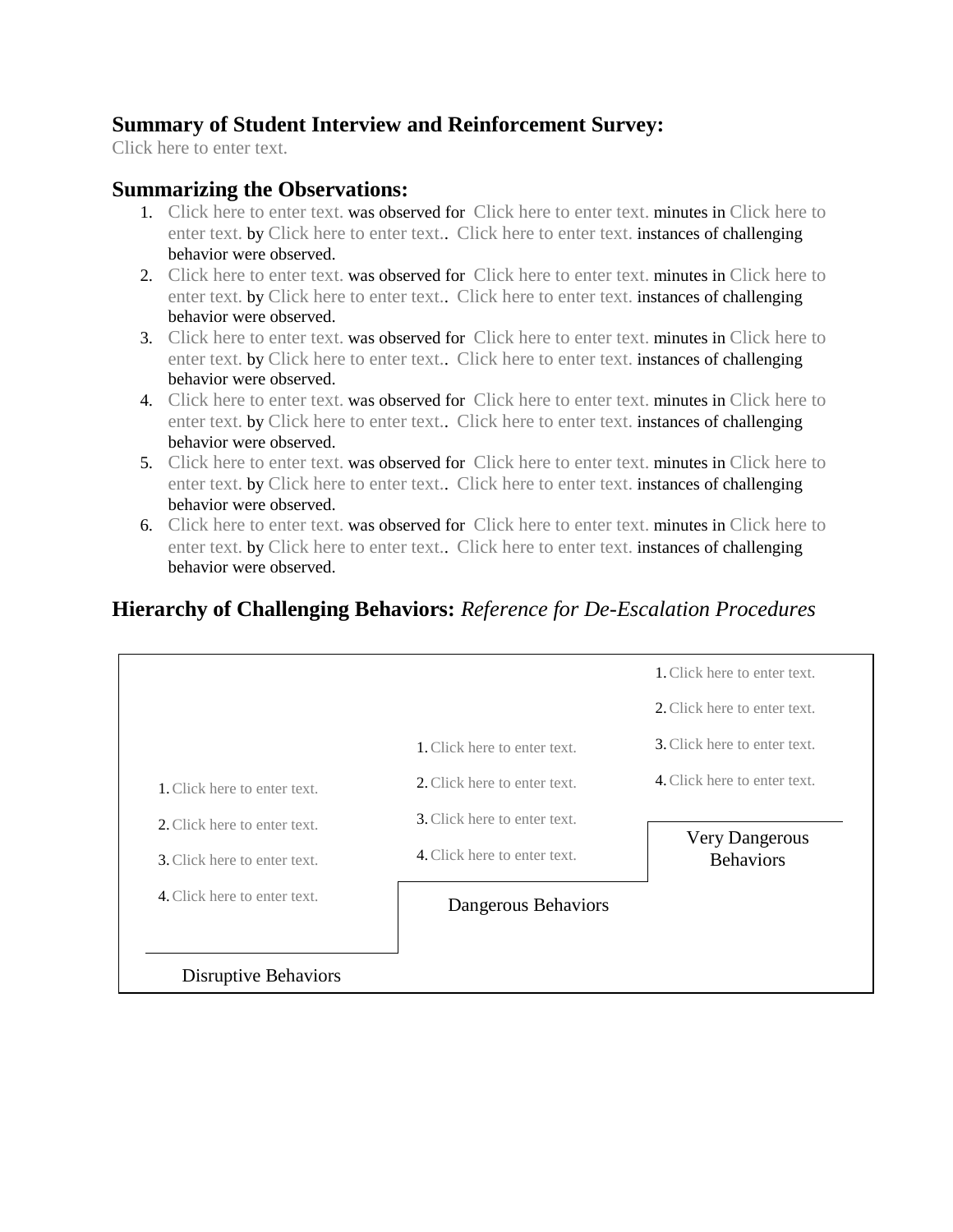## **Antecedent and Consequence Analysis Charts:**

*Multiple Antecedents can trigger the same behavior and multiple consequences can directly follow the same behavior. This chart outlines the relationships.*

| <b>Target Behavior:</b> Click here to enter text. |                            |                           |
|---------------------------------------------------|----------------------------|---------------------------|
| <b>Antecedent</b>                                 | <b>Specific Observable</b> | <b>Consequence</b>        |
|                                                   | <b>Behavior</b>            |                           |
| Click here to enter text.                         | Click here to enter text.  | Click here to enter text. |
| Click here to enter text.                         |                            | Click here to enter text. |
| Click here to enter text.                         |                            | Click here to enter text. |

| Target Behavior: Click here to enter text. |                                               |                           |
|--------------------------------------------|-----------------------------------------------|---------------------------|
| Antecedent                                 | <b>Specific Observable</b><br><b>Behavior</b> | <b>Consequence</b>        |
| Click here to enter text.                  | Click here to enter text.                     | Click here to enter text. |
| Click here to enter text.                  |                                               | Click here to enter text. |
| Click here to enter text.                  |                                               | Click here to enter text. |

| <b>Target Behavior:</b> Click here to enter text. |                                               |                           |
|---------------------------------------------------|-----------------------------------------------|---------------------------|
| Antecedent                                        | <b>Specific Observable</b><br><b>Behavior</b> | <b>Consequence</b>        |
| Click here to enter text.                         | Click here to enter text.                     | Click here to enter text. |
| Click here to enter text.                         |                                               | Click here to enter text. |
| Click here to enter text.                         |                                               | Click here to enter text. |

**Make Hypothesizing Statements:** *The antecedents and consequences are analyzed to see which function(s) the behavior fulfills. Problem behavior can also serve more than one function. Multiple pieces of information, combined with direct observation of the behavior are used in determining the function of the behavior.*

Make the hypothesizing statement in the following format: **IF ... THEN ... BECAUSE ...** For example, **IF** Antecedent X occurs, **THEN** Problem Behavior Y occurs, **BECAUSE** of the maintaining consequence Z and the Function/Need the challenging behavior serves.

1. Click here to enter text.